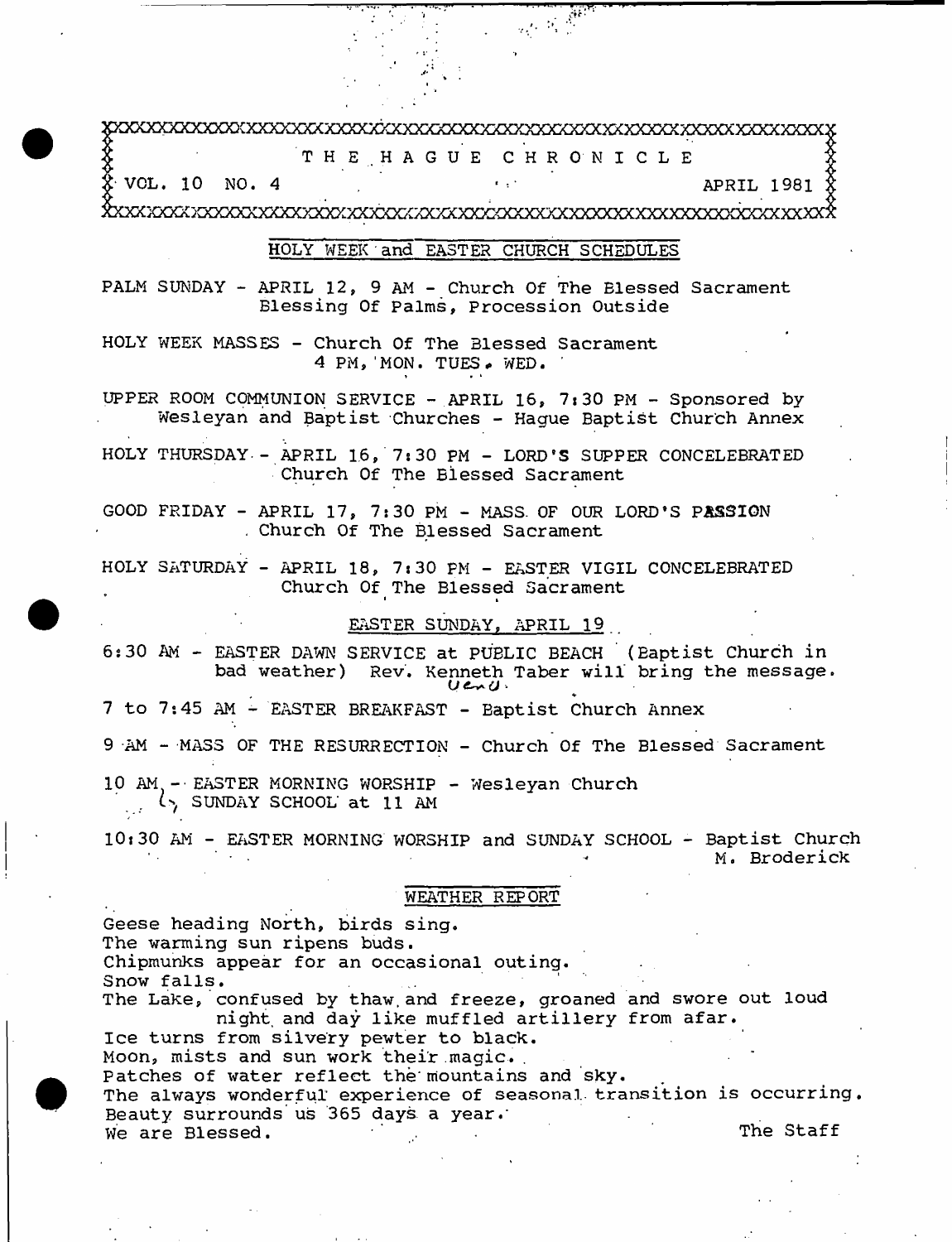HAGUE HISTORICAL SOCIETY, March Meeting at Coles: The Civil War A view from Hague & Ticonderoga presented by Fran Clifton; A view from South Carolina by Jack Henry..

Eoth gave reports based on family letters & remininiscence as well as on facts & anecdotes recorded in town ledgers, the old Harper's

Mrs. Clifton focused part of her talk on letters of her husband Bernie's grandfather, a drummer boy uncle joining the Rebel Cause, In

"Dear Erother Ned" he wrote, in a , John was made an aide to an offiletter home after the first Battle of Manassas Junction (Bull Run)... "I have nearly learned to be a soldier." Referring to scarcity of food, "I have not seen a potatoe." & to Jefferson Davis, "We don't think Jeff is fair & we don't aim to oblige him."

number of men who joined from War- . still dance with a local belle; ren County, the wounded, the starving, the imprisoned, the dead. Everywhere she came across names familiar here today.

She visited cemeteries and sent out a radio appeal. One listener provided accounts of Moishe Jerve, Moses Wells Hill & the cavalry troops from Ti & Essex Co. Crown point sent 100 Morgan horses & men. A soldier was obliged to provide' his own mount.

A detachment from N.Y. adopted the uniform of the French Zouave soldier (colorfully immortalized in the paintings of Winslow Homer).

Desertion was a problem in both armies. Some migrated West, some returned to help families & farms at home. For contrast, Mrs C cited Bruce Catton's touching description Group is developing snowmobile of the Volunteer..."the spirit moved him."

Jack Henry introduced his talk with quotations from the speeches of six leaders, North & South, inpoignanr appeals to their people to avoid civil war: William Tecumseh Sherman's "it is a crime against civilization,..all folly & madness" •Club is working on this project & Jefferson Davis praying for recon-

ciliation. James L. Pettigrew, "I passionately urge my fellow aristocrats to consider the idea of mediation." Sad, and passionate appeals from Robert E. Lee, General Grant and Lincoln.

Weekly & histories by Bruce Catton. Carolina. John, at age 13, both (grandfather also of Clifton West). the last year of the war, young Jack Henry's talk also focused on an ancestor, his grandfather, John R. Toler from Galivant's Ferry, So. parents dead, was permitted to ac- .company an older brother and his cer who wrote "... a boy of extraordinary promise."

Mrs. C. researched details of the early days when a soldier might Other vignettes: The \$11. a month in depreciated currency that was a soldier's pay; a brigade of young boys confined to camp during an outbreak of measles; the frustration of not receiving mail; the the balmy days of "playing soldier" over.

> The speakers had set out an exhibit of Civil War memorabilia, inc. the Clifton drummer boy's drum.

NEXT MEETING: WED APR 15, 7:30.PM Hague Baptist Church Annex JANE LAPE "INDIANS OF THIS AREA"

LOOK' AHEAD to May: A screen projection of old postal views.

to July 18th: A special showing of famous Steiglitz glass slides, photos & paintings of Lake George (see The Great And The Gracious Ch. XIX, p. 202) B. DeGraff

### SNOWMOBILING

The NY Snowmobile Coordinating trails in 15 Northern Counties. This is to be a connecting system of trails with identification, maps & grooming. The group is trying to get legislative action that would return snowmobile registration fees & gas tax dollars to help pay for this project. The Hague Sno-Goers connecting trails are located in Hague.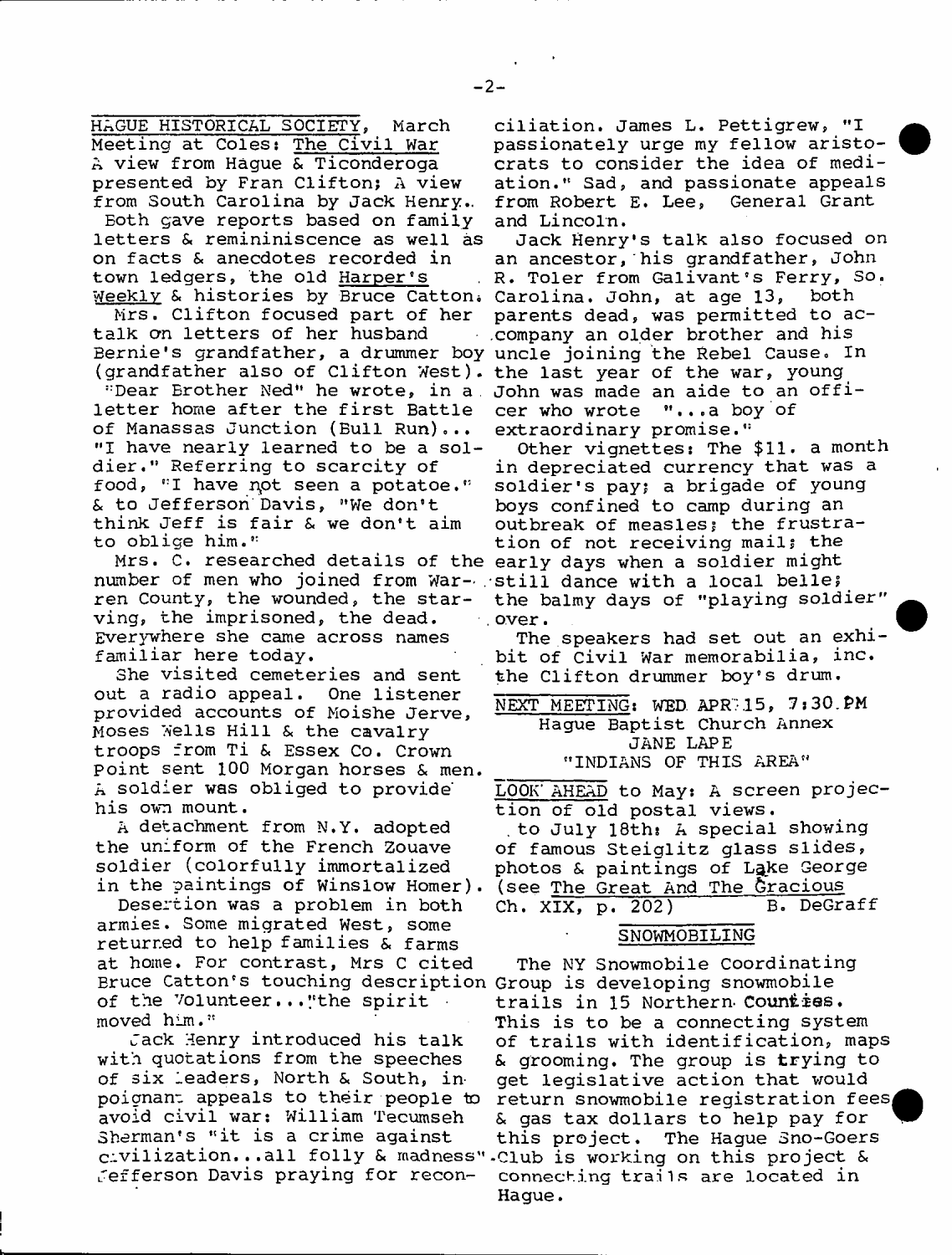REMEMEERING HARVEY H. MOSESOf Sab- the magnificent monument, LIBERTY, ing association with this area. He. the original that once stood on was born in Ticonderoga, May 25,; 1899, the son of Frank Moses & of  $\sim$ Helen wicker; grew up on lovely farm lands (now partly Price Farm). like a Winged Victory, as lovely In reminiscing about his boyhood, he liked to tell about his summer chores - milk delivery by horse & wagon to the Hague Hotels as far as Sabbath Day House, "Fishing".  $\sim 10^{-11}$ with his father, his job to row the of the 13 original colonies. boat! On the farm he learned the art of growing.fine vegetables and flowers. In his retirement -years he ety *St* is open to visitors & for "delivered" baskets of fine herbs, choice vegetables & bouquets to his legacy included the unique Valley friends. He took pride in his borders & edges, his annuals blooming into fall. His pink dahlias were famous.

He and. his wife Catherine (who died in 1971) delighted friends with their charm & wit, with piano music & fine food, Harvey himself an excellent cook. He loved his early morning plunge in the cold Lake.

As a traveller he had been to Europe several times & to almost every state. He was graduated from Ti High in 1915; Dartmouth, 1922; John Marshall Law Schl. 1925. He was a descendant of early Pilgrims (1620) John Moses & Mary Chilton ana of Eathan Allen.

Harvey Moses\* family had left its imprint on Ti. He was a nephew of Horace Augustus Moses (born Trout Brook Valley, 1862). In 1906 "Uncle Horace" raised & contributed money for a 12 bed hospital which Dr. J. ?.J, Cummins was to direct. (Cost *t o* build, in 1906 on land left in che. estate of Mary Moses Shattuck, \$12,000.!) In 1920 & in 1946 thru local fund raising, his own money *St* generous help of Mrs. Ludington, of W. Springfield, Mass, the hospital was twice enlarged.

by are also gifts of "Uncle Horace" students from Ti High. <sub>P. DeC</sub>

bath Day Point, who died Feb. 12 at by sculptor Charles Keck & the JOHN Tuscon, Ariz. He had a long & lov-HANCOCK HOUSE, an exact replica of Beacon Hill in Boston.

> The bronze monument .is a poignant interpretation of Liberty, *St* thrilling as any bronze sculpture in the world. Around the base are four heroic figures - the Indian & early French, English and Revolutionary soldiers & the seals

> The John Hancock House was given to the N.Y. State Historical Socispecial meetings. Uncle Horace's View Chapel and the majestic Community building.

Harvey Moses, Horace' nephew, rose in a banking career in Springfield, Mass. He was a trustee of the Ticonderoga Historical Society, a member of Silver Bay Asn. and an officer of Sabbath Day Chapel.

Surviving him are his son, C. Wicker Moses II of Carbondale, Col. his daughter Anne, wife of Dr. Robert Gordon Douglas of Rochester N.Y. and 3 grandchildren.

# \_\_\_\_\_\_\_\_\_\_\_\_\_\_ B. DeGraff OUTREACH VISITS HAGUE

Beginning March 26 and for the remainder, of the year (excluding June through Sept.) on the last Thurs. of the month, the Warren Co. Dept, of Social Services will send a representative to visit in Hague. Anyone in Hague wishing to discuss any problem may do so at the Town<br>Hall between 1 & 4 PM on those Hall between  $1 \times 4$  PM on those days. A. Craig

#### CABARET

Two other splendid landmarks near Scholarship Fund to aid music Music and dance by an all local cast provided entertainment for a full house of people from all four corners of "the district" and \* raised \$2000.+ for the Art Potter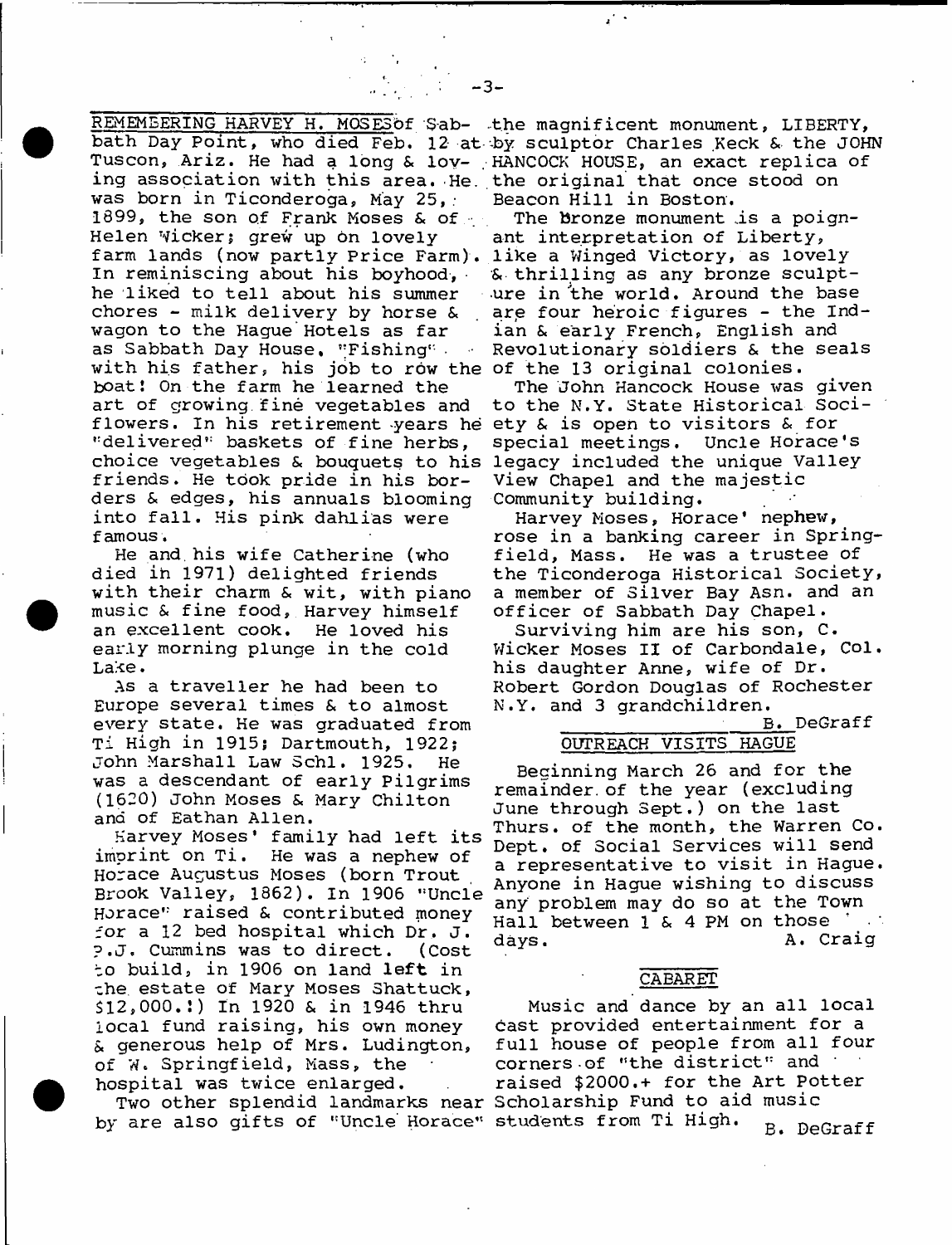I like to make up the work sheets and the review lessons on the Zerox machine." So stated Janet Ross of the F.T.A., FUTURE • TEACHERS OF AMERICA at Ti Middle School.

Miss Abbott, the 6th Grade Teacher building. I for one have my own who devised this imaginative Mini pupils to "practice teaching" in Elementary classrooms!

| From 6th Grade;                    | Helps with: |                          |
|------------------------------------|-------------|--------------------------|
| Tania Mattison                     |             | 3rd Grade                |
| Elizabeth Montbriand               | 2nd         | <b>et</b>                |
| Janet Ross                         | 5th         | $\mathbf{f}$             |
| Bonnie Swinton                     | 3rd         | $\overline{\phantom{a}}$ |
| From 7th Grade:                    |             |                          |
| Mike Morrison                      | 4th         | <b>CO</b>                |
| Sara Nadeau                        | 3rd         | $\mathbf{B}$             |
| Holly Thompson                     | 3rd         | $\bullet\bullet$         |
| Shawn Towne                        | 5th         | $\mathbf{H}$             |
| Ath Crono C Ctoon<br>eilen Uolland |             |                          |

Ellen Hollands 6th Grade & Stacey Jordan, 8th, to be assigned soon.

These pupils have been trained to prepare lessons for a school subject - complete with lesson plans. They make up tests (and a game) and work effectively with one child, a small group or a whole class.

Elizabeth told us "Miss Abbott is always ready to help you but when you go to your class you feel free. Oh, it's great. Miss Abbott is wonderful." Elizabeth exhibited her 2nd level Math book and hurried off to Miss Guyder's classroom.

Mrs, Strum finds Tania very helpful in a variety of ways with her Ird Grade. The E.C.R.I. (exemplary center for reading instruction) program requires a lot of prepara\*:. cion. Tania can help with the bulletin board, reading by individual pupils and the creative writing.

ED: Friday (Mar 13), sometimes the low point of a work week, appeared to this visitor to be a lively learning time. One sees boys hauling sap to the Maple House, girls and smiling "LITTLE TEACHERS" confidently bustling to their classes. M. Broderick

#### AT OUR SCHOOL LETTER EXCERPTS

From Elwin Monroe:

Course, has trained 11 enthusiastic something to promote a beginning for "...The school building should and can be most useful to our town if enough interested people in our town respond with constructive ideas to promote good use of the ideas and I am in favor of doing the school building that can best serve our town. All it needs is<br>our loyal support. Team effort and our loyal support. cooperation must come from us all to become a worthy community project, Let's give it a try..."

> From Rev. Barton VanVliet: "...We are new-comers to the town of-Hague and have learned to love it. Many people have helped us to feel very much at home. ...We are also glad to see that an effort is being made to make valuable use of the previous school facilities here and commend those who have actively sought their constructive use..."

Due to our limited space, future letters concerning the use of the building should be sent to Dick Bolton, Town Supervisor. He wants to hear from you. M. B.

### DR. VERDONE HONORED

Superintendant of Schools, Dr. Joseph Verdone, has been nominated for membership in the 40th Annual Superintendants Work Conference at Columbia University Teachers College.

Attendance at this conference is limited to approximately 45 outstanding chief school officers throughout the U.S.

The conference focuses on the critical issues & problems in educational administration. It will be held this July  $6-17$ . D.J.H.

executing pas de deux in leotards (edge(d) tool that grows. keener at "A sharp tongue is the only with constant use."

Washington Irving 1783-1859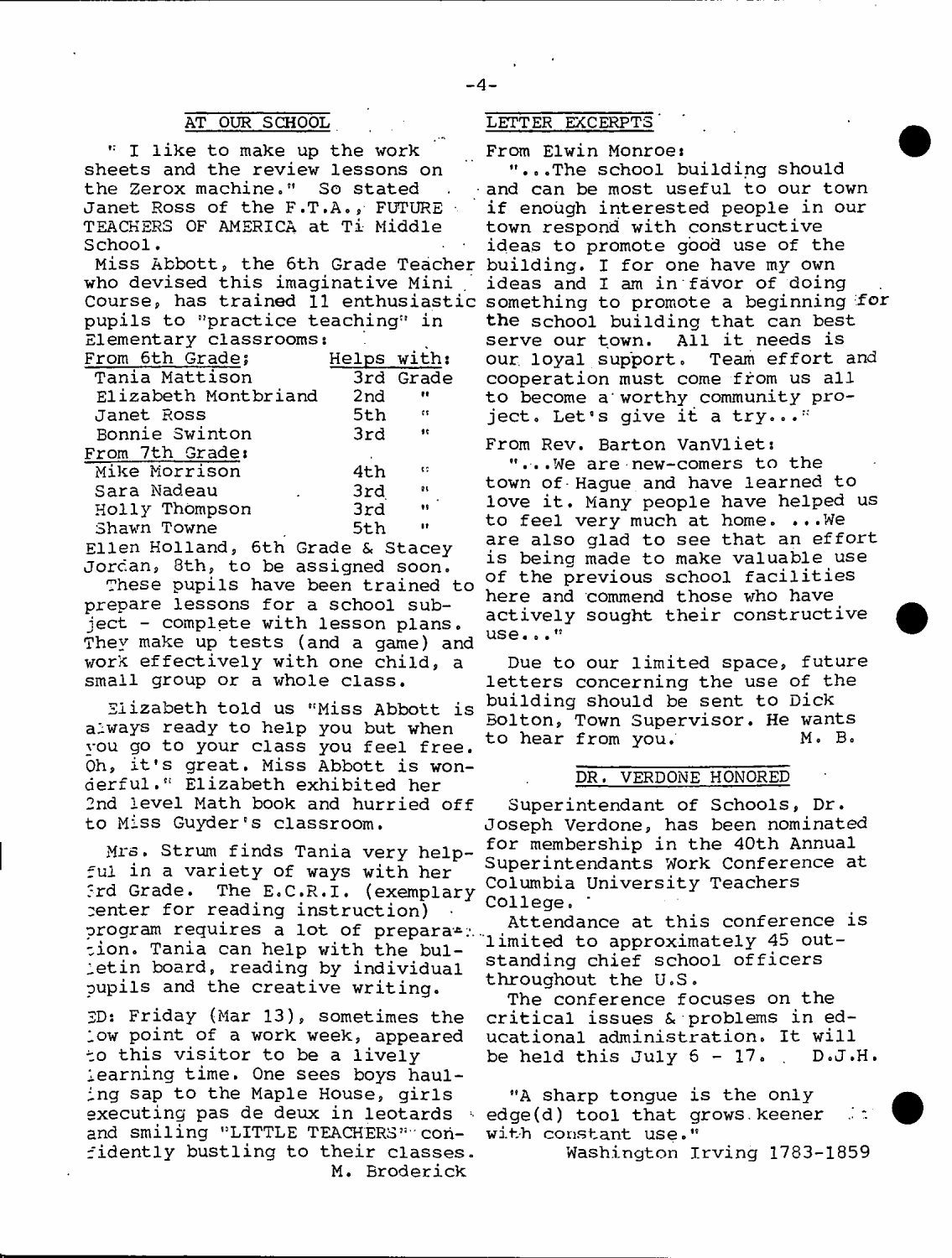# SCHOOL BOARD - 3/17/81

The curriculum presentation for March was made.by Matt Lovell and the THS gazz Ensemble. This is the first year Ti has had a jazz ensemble. It is made up of'about 22 students, all of whom also belong to the marching band. The stufents devote 2 nights a week rehearsing.

Recently The Ensemble traveled to the Univ. of NH to compete against many other jazz groups from NY City, Conn, Maine, etc. all of whom have had jazz in their schools for many years. The Ti ensemble came in 15th overall.

Mr. Lovell stressed the importance of the feeder bands to the whole program. There are between 50 & 50 fourth & fifth graders in the instrumental program, a 50% increase over last-year. Students then progress to the middle-school band, then to the High School Marching Band.

On March 31, April 1 & 2 the International Jazz Ensemble will . .. be visiting the Ti schools to play for & with students at all levels. On April 1 they will present a concert for the public which will include some numbers by the Ti High Jazz Ensemble & the Spirit Of Sound, a superb girls' vocal group. Time -  $7:30$  PM;  $$2.00$  for Adults; \$1.00 for students.

In other business it was announced that work on the Energy Conservation project should begin after April 1. To date, over 700 surveys have been returned.

Anyone who has not returned theirs is urged to do so by the Board. D. J. Henry

THE TOWN HISTORIAN wishes to thank those who have recently contributed postal cards to the collection on hand. We now have many old .& valuable scenes of early Hague. A number of these have been set up on display in the County Municipal 3uilding through APRIL.

Clifton West, Historian

## TI SPORTS NITE AWARDS PROGRAM

 $\mathcal{N}$  with  $\mathcal{N}$ 

الوحوان والتعاق فللمرار الأندار

The Ticonderoga Winter Sports Night was held on March 23. School officials & Booster Club members honored the teams.

Picture awards went to Lisa and Lynn Coffin for gymnastics.

Certificates for cheerleading: Jennifer Belden, Pam Dunkley, Tammy Streeter.

Certificates for girls J.V.Basketball: Tina Belden & Katy Laundree.

Certificates for boys J.V. football: Art Belden & Shawn Olcott.

Certificates for boys J.V.Basketball: Art Belden, Tim Denno & Terry Erennan. Art Belden was picked as the teams MVP and top rebounder. Two other MVP'ers were from Ti. Certificates & pictures were awar-

ded to the boys Varsity basketball team: Martin Fitzgerald and Bill Brennan. J. Belgen

| MARCH FISH & GAME WINNERS |       |
|---------------------------|-------|
| Hank Drinkwine            | \$25. |
| Elsie Stockman            | 15.   |
| Ron Elood                 | 10.   |
| 21 MERTING, 7.30 DM<br>тт |       |

APRIL 21 MEETING: 7:30 PM Fish & Game Club House.

THE LAKE GEORGE ASSOCIATION sponsored a day long symposium of Environmental scientists on Mar. 14. "Generally, scientists said, there appear to be more nutrients... harmful to the health of the lake ...flowing in at the southern end near Lake George Village. Most of the reports were not conclusive & many were focused on specific areas of information." Post Star, 3-16.

If we obtain more exact information relating to pure water in Hague we will publish it in a future issue. M.B.,

#### CHANGE OF DATE NOTICE

The REGULAR TOWN BOARD MEETING for MAY has been changed from May 12 to MAY 5. Meeting'time, as usual, is 6:30 PM. The public is WELCOME. R. E. Bolton

 $\mathcal{P}^{\mathbf{q}}(\mathbf{q})$  .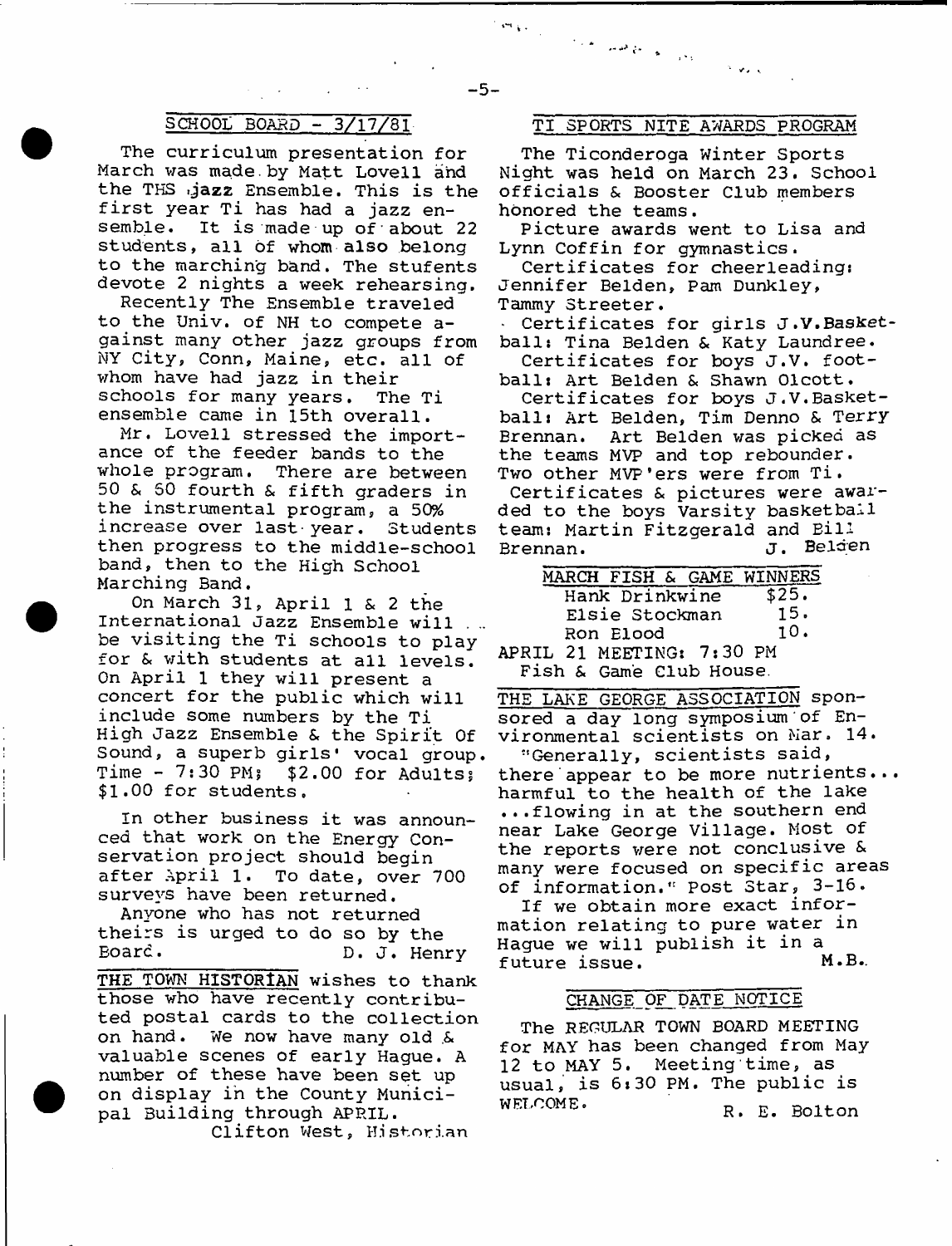# TOWN BOARD - MARCH ZEROX COPIES

The State Board of Equalization & Assessments has proposed an equali-materials, the per page price of zation rate of 55.81% for Hague in<br>1981. This translates into: On the 1981. This translates into: On the be increased from 20¢ to 25¢. basis of on site inspection of preselected residential, commercial & vacant lots.by.the State Board Of • Equalization & Assessment, our local properties in Hague are assessed at 55.81% of full value. According to the State's assessment, your property would sell- for nearly double its local assessed value if you sold it today. This is figured on the AVERAGE of local assessments. Some properties are assessed higher than 55.81 %, some lower.

On March 24, Dick Eolton, Harry White, Bob Patchett, Dick Frasier, & Town Attorney Pat Carney attended a 3 hour preliminary hearing i Albany with the State Board of Equalization & Assessment. Another meeting is scheduled for April 8 in preparation for proceeding with a formal complaint against the reduced equalization rate.

Supervisor Bolton reported that he attended the Association of Towns Meeting in NYC, 2500 reps, attended & among matters under consideration was the .proposed Bottle Bill. Dick made the presentation of the need for the State Legislature to pass this bill. The Asn. voted to support the Bottle Bill.

Town officials met with 3 members of NY3 Dept, of Transportation for an on-site inspection of the Hague Brock & Eridge in regard to periodic ice jams in this area. Dredging of the brook, east & west of the bridge and replacement of the bridge's solid sides with rails, it is hoped, will correct this problem.

TOT also inspected the portion of State highway, between Clifton's home & Beaty's Boathouse, which has been undermined by washouts. DOT said it will correct problem this Spring. A. Craig

 $\ddot{\phantom{0}}$ 

Due to the increased cost of Zerox copies at the Town Hall will

## GOOD NEWS - BAD NEWS

It is certainly good news that Mike Amick has been promoted to Manager-Manufacturing for the White Papers Group. Eut it is bad news for the Ti-Hague area that Mike will be moving to the NY City area.

Peter Koryzno., editor of the Ti Sentinel says it all in his March 17 editorial.

"...The Mill manager's job towers over a company that dominates the Ticonderoga area economy and, to some extent, even its landscape. Such a position wields considerable power & influence in our community.

"Mike Amick used those strengths time & again to upgrade the quality of life in the Ti area... (He) could be counted on to bring IP's wealth & clout to support a new hospital for Ti, a new musical festival for Ti, or a state-wide fishing event to the shores of Lake Champlain.

"During his three years as Mill Manager in Ti, Mike Amick brought a great deal of respect both to his company & his community. We will miss him, but he will always be remembered & welcomed back here as a true friend of this town." D.J.H.

#### GYPSY MOTHS & BEES

Spraying will take place in Hague early this Spring for Gypsy Moths. The chemical to be used is SEVIN. SEVIN is considered to be one of the safest chemicals for this pur- 'pose but it is harmful to bees. All beekeepers in the area should inform the Town Hall so that you can be notified when spraying will take place in your .area in order for you to protect your bees. A. Craig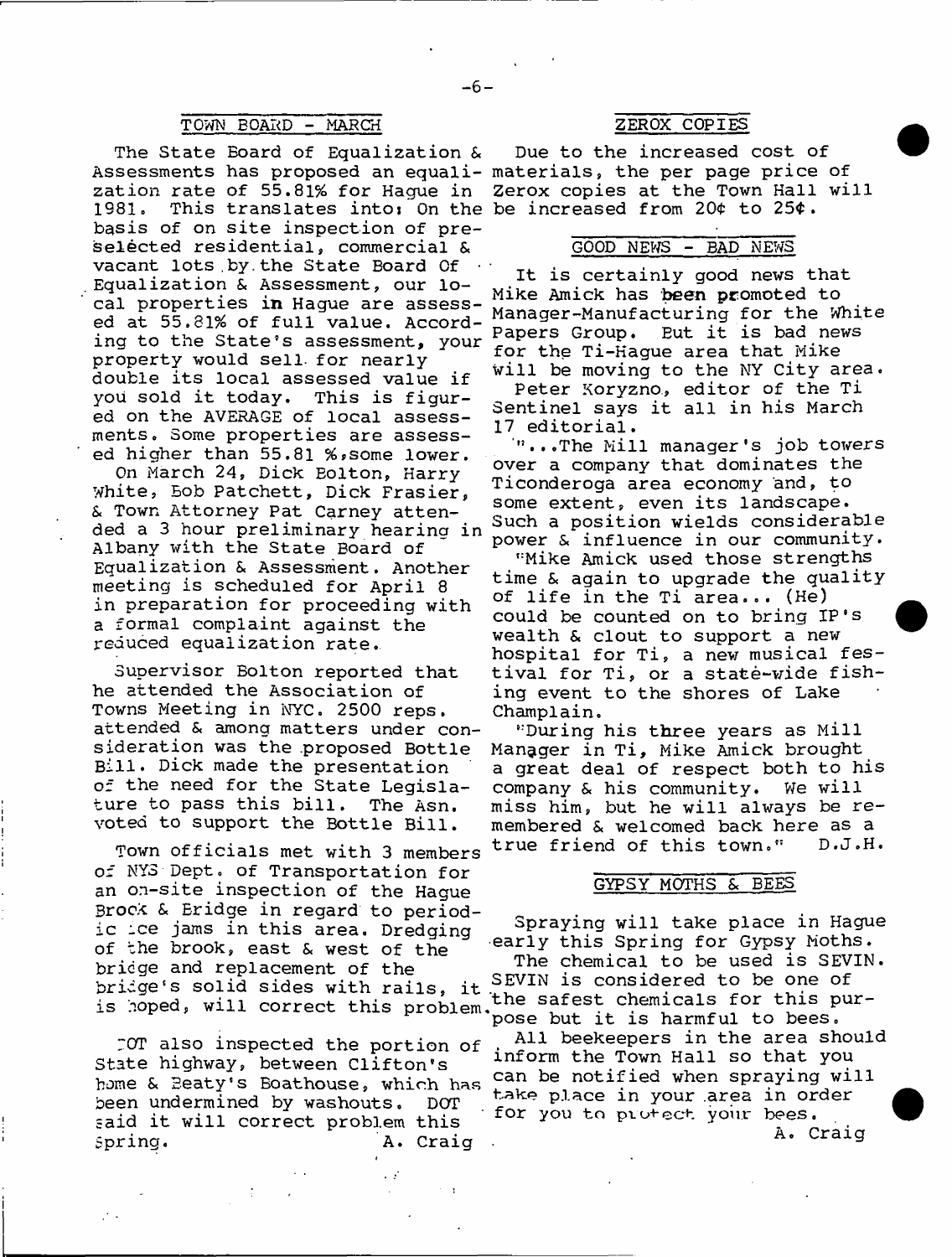#### SOUNDINGS

*t* - 7-

 $\epsilon_{\rm eff}$  .

\* ; -

- BORN A boy,, Jeremy Michael, 'to Pamela and Michael Fishbon Feb. 24 in Middlebury, Vt<sub>.</sub>
	- A-boy, Ellis Hamilton,'to Phyllis & David Keaton?.( Crabbs) on March 7 in Garrison, NY.
- MARRIED Wallace K. Allison, Jr.. son of Mr. & Mrs. Wallace H. Allison, Sabbath .Day Point,'to Judith Santorelli on Jan. 30 in Schenectady.
- DIED Mrs. Esther (Kelly)- Gerulis former resident of. Hague, on March 14 in Waterbury, Ct.
	- Christopher Frasier, age 21 son of Margaret & late Robert F
- PROMOTED Tony Crabbs, son of Mr. & Mrs. E. H. Crabbs, has been promoted to the rank of Captain U3N. He will be assigned at the end of April as Executive Officer on the U.S. Carrier Forres- . tal, which will sail the Mediteranean until the end of September.
- JOANNE DUNKLEE initiated into the psi Chi Chapter of. the National' Honor Society in Psychology at State Un. of NY in Plattsburg.
- KATHI HUDAK has been inducted into the Blackwatch Chapter<sup> $\partial$ </sup> of the National Honor Society in Ticonderoga High School.
- SHERI DELARM has been a key member of the Plymouth State (NK) Women's Ski Team. She is a Senior majoring in interdisciplinary health recreation.
- MARTY FITZGERALD & BILL BRENNAN were named to the First Team of basketball's Division II.
- LAKE LEVEL much lower than in Feb.

ALVIN FRASIER — appointed Hague ' 'Youth,Director to replace John . & Cindy'Coon.

- -..OPENING . CERAMIC'& PLASTER CRAFT SHOP', West Hague.Rd. (just be- $\Delta$  . yond Town Shed) classes & sales by Sue Granger. Tel: 543-6529
- rSHARON MEOLA -'conducting an eight session Creative Art Workshop at the Ti United Methodist Church beginning April 7. Call. 543-6347 for more information.
- 'CHUCK BARTON of Sabbath Day Point & Glens Falls, a member of the League Champion Glens Falls Swim Team, qualified for a place on the First Foothills Council All Star Swim Team.
- IVA L. O'BRIEN Shippensburg, Pa. named Assistant To The pastor at Messiah United Methodist Church, Shippensburg. She is the granddaughter of Mrs. James Belden of Graphite.
- LYNN COFEIN, age 13, placed higher in the state gymnastic meet in Vestal, NY.than any Section VII gymnast in history. She took 14th in the vault, 16th in all round competition and 25th in balance beam. 193 gymnasts competed.
- BILL BRENNAN was named Champlain Valley Athletic Conference's Most Valuable. Player. He was the leading scorer for Ti High's basketball team.

#### A REMINDER

Hague has an open container ordinance, Signs, stating the ordinance, are posted. Mike Coffin purchased the signs for the town.

'The gentle art of losing face May someday save the human race." from Fran Clifton

÷